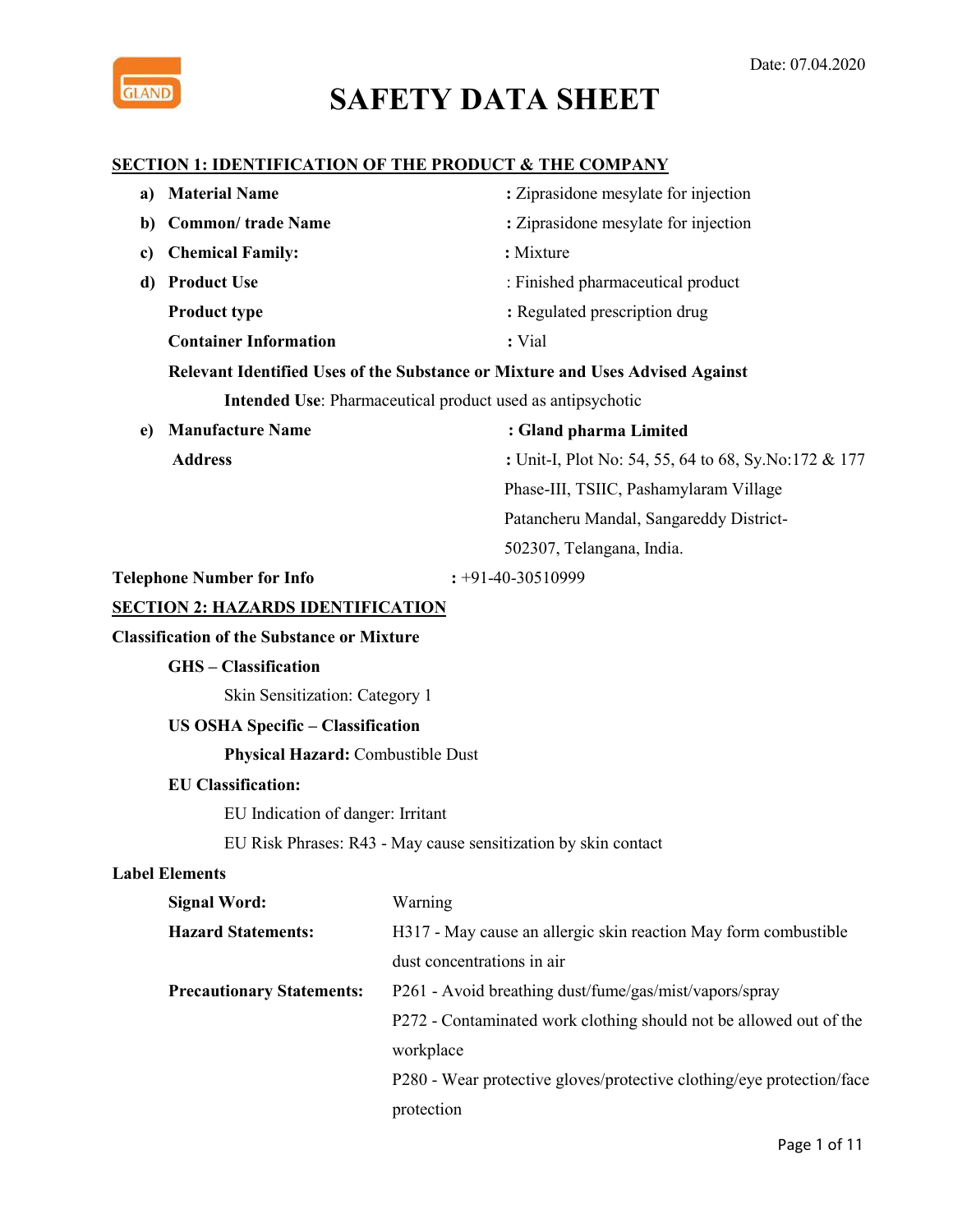

P302+ P352 - IF ON SKIN: Wash with plenty of soap and water

P333 + P313 - If skin irritation or rash occurs: Get medical

advice/attention

P321 - Specific treatment (see supplemental first aid instructions on

this label)

P363 - Wash contaminated clothing before reuse



#### **Other Hazards** No data available

**Australian Hazard Classification** Hazardous Substance. Non-Dangerous Goods. **(NOHSC):**

**Note:** This document has been prepared in accordance with standards for workplace safety, which require the inclusion of all known hazards of the product or its ingredients regardless of the potential risk. The precautionary statements and warnings included may not apply in all cases. Your needs may vary depending upon the potential for exposure in your workplace.

#### **SECTION 3 – COMPOSITION AND INGRIDIENTS**

#### **Hazardous**

| Ingredient                                       | <b>CAS Number</b> | EU<br><b>EINECS/ELINCS</b><br>List | EU<br><b>Classification</b> | <b>GHS</b><br><b>Classification</b> | $\frac{6}{6}$ |
|--------------------------------------------------|-------------------|------------------------------------|-----------------------------|-------------------------------------|---------------|
| Sulfobutylether b-cyclodextrin sodium<br>(SBECD) | 7585-39-9         | 231-493-2                          | Xi;43                       | Skin Sens. 1<br>(H317)              | $\ast$        |
| Ziprasidone mesylate trihydrate                  | 185021-64-1       | Not Listed                         | Xn;R48/22                   | <b>STOT RE.2</b><br>(H373)          | 8.5           |

**Additional Information:** \* Proprietary

Ingredient(s) indicated as hazardous have been assessed under standards for workplace safety.

In accordance with 29 CFR 1910.1200, the exact percentage composition of this mixture has been withheld as a trade secret.

**For the full text of the R phrases and CLP/GHS abbreviations mentioned in this Section, see Section 16**

#### **SECTION 4 - FIRST AID MEASURES**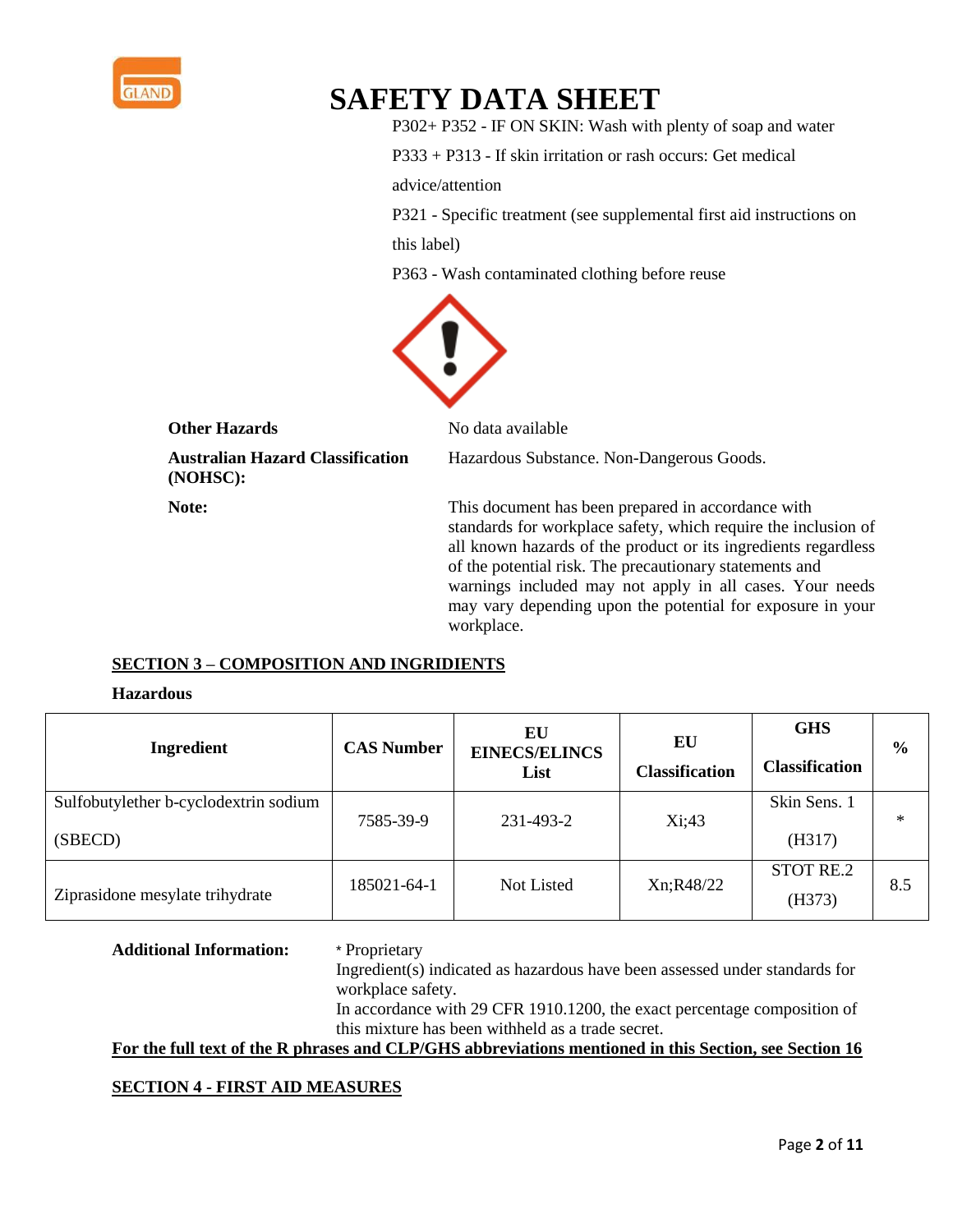

#### **Description of First Aid Measures**

| <b>Eye Contact:</b>  | Flush with water while holding eyelids open for at least 15 minutes. Seek<br>medical attention immediately.                                                                              |
|----------------------|------------------------------------------------------------------------------------------------------------------------------------------------------------------------------------------|
| <b>Skin Contact:</b> | Remove contaminated clothing. Flush area with large amounts of water. Use<br>soap. Seek medical attention.                                                                               |
| <b>Ingestion:</b>    | Never give anything by mouth to an unconscious person. Wash out mouth<br>with water. Do not induce vomiting unless directed by medical personnel.<br>Seek medical attention immediately. |
| <b>Inhalation:</b>   | Remove to fresh air and keep patient at rest. Seek medical attention<br>immediately.                                                                                                     |

#### **Most Important Symptoms and Effects, Both Acute and Delayed**

| <b>Symptoms and Effects of</b> | For information on potential signs and symptoms of exposure, See |  |  |
|--------------------------------|------------------------------------------------------------------|--|--|
|                                | Section 2 - Hazards                                              |  |  |
| <b>Exposure:</b>               | Identification and/or Section 11 - Toxicological Information.    |  |  |
| <b>Medical Conditions</b>      |                                                                  |  |  |
| <b>Aggravated by Exposure:</b> | None Know                                                        |  |  |

#### **Indication of the Immediate Medical Attention and Special Treatment Needed**

**Notes to Physician:** None

#### **SECTION 5: FIRE-FIGHTING MEASURES**

**Extinguishing Media:** Use carbon dioxide, dry chemical, or water spray.

#### **Special Hazards Arising from the Substance or Mixture**

**Hazardous Combustion** Formation of toxic gases is possible during heating or fire. **Products:**

Fire / Explosion Hazards: Fine particles (such as dust and mists) may fuel fires/explosions.

#### **Advice for Fire-Fighters**

During all fire fighting activities, wear appropriate protective equipment, including self-contained breathing apparatus.

#### **SECTION 6: ACCIDENTAL RELEASE MEASURES**

#### **Personal Precautions, Protective Equipment and Emergency Procedures**

Personnel involved in clean-up should wear appropriate personal protective equipment (see Section 8). Minimize exposure.

#### **Environmental Precautions**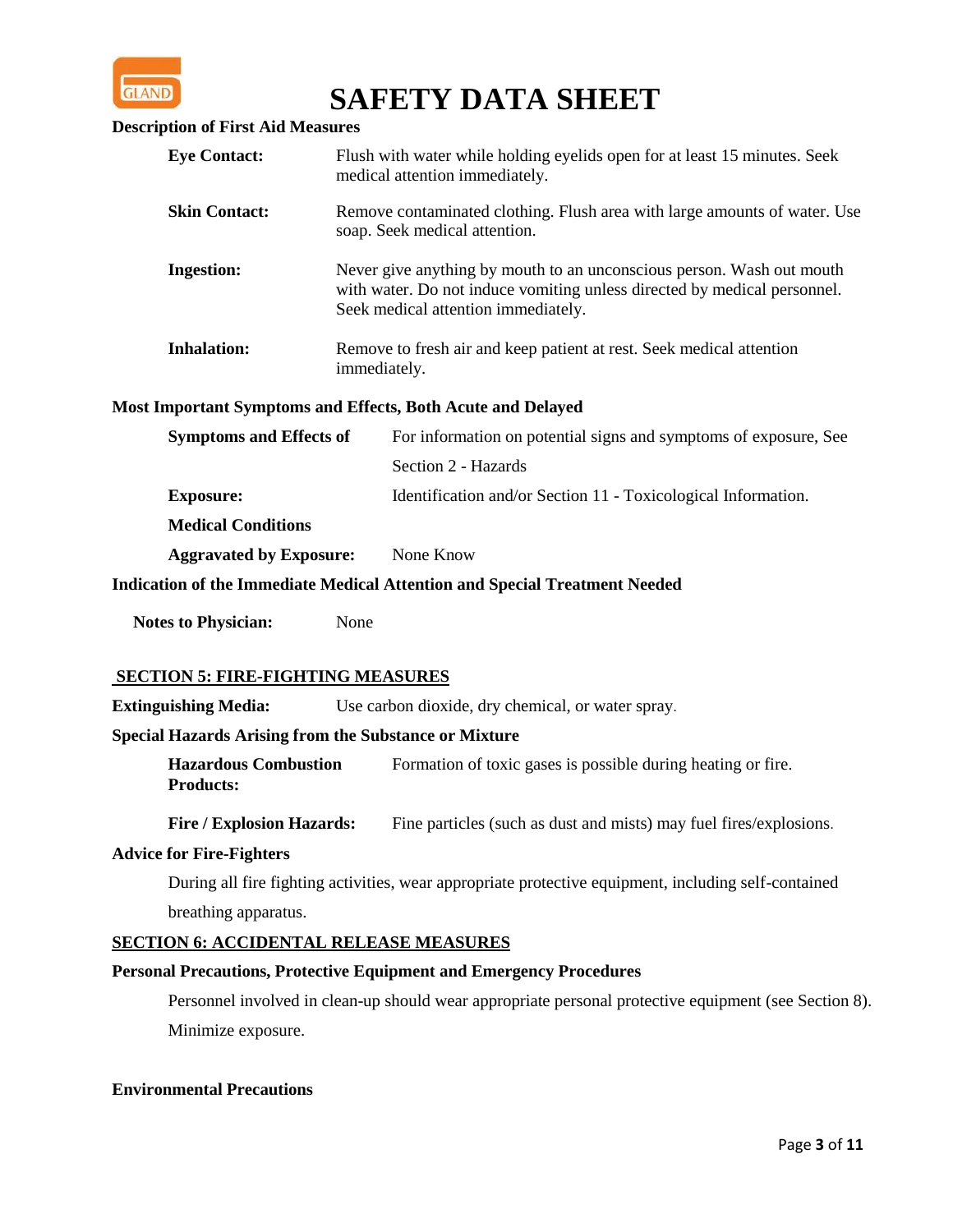

Place waste in an appropriately labeled, sealed container for disposal. Care should be taken to avoid

environmental release.

#### **Methods and Material for Containment and Cleaning Up**

| <b>Measures for Cleaning /</b><br><b>Collecting:</b> | Contain the source of spill if it is safe to do so. Collect spilled material by a<br>method that controls dust generation. A damp cloth or a filtered vacuum<br>should be used to clean spills of dry solids. Clean spill area thoroughly. |
|------------------------------------------------------|--------------------------------------------------------------------------------------------------------------------------------------------------------------------------------------------------------------------------------------------|
| <b>Large Spills:</b>                                 | <b>Additional Consideration for</b> Non-essential personnel should be evacuated from affected area. Report<br>emergency situation immediately. Clean up operations should only be<br>undertaken by trained personnel.                      |

#### **SECTION 7: HANDLING AND STORAGE**

**Precautions for Safe Handling:** Minimize dust generation and accumulation. Avoid breathing dust. Avoid contact with eyes, skin and clothing. When handling, use appropriate personal protective equipment (see Section 8). Wash hands and any exposed skin after removal of PPE. Releases to the environment should be avoided. Review and implement appropriate technical and procedural waste water and waste disposal measures to prevent occupational exposure or environmental releases. Potential points of process emissions of this material to the atmosphere should be controlled with dust collectors, HEPA filtration systems or other equivalent controls.

#### **Conditions for Safe Storage, Including any Incompatibilities**

| <b>Storage Conditions:</b> | Store as directed by product packaging. |
|----------------------------|-----------------------------------------|
| Specific end use $(s)$ :   | Pharmaceutical drug product             |

#### **SECTION 8: EXPOSURE CONTROLS/PERSONAL PROTECTION**

**Control Parameters**

**Sulfobutylether b-cyclodextrin sodium (SBECD)**

**Pfizer OEL TWA-8 Hr:** 3000μg/m3

**Ziprasidone mesylate trihydrate**

**Pfizer OEL TWA-8 Hr:** 90μg/m3, (as free base)

**Exposure Controls**

#### **SECTION 8: EXPOSURE CONTROLS/PERSONAL PROTECTION**

**Engineering Controls:** Engineering controls should be used as the primary means to control exposures. General room ventilation is adequate unless the process generates dust, mist or fumes. Keep airborne contamination levels below the exposure limits listed above in this section.

**Personal Protective**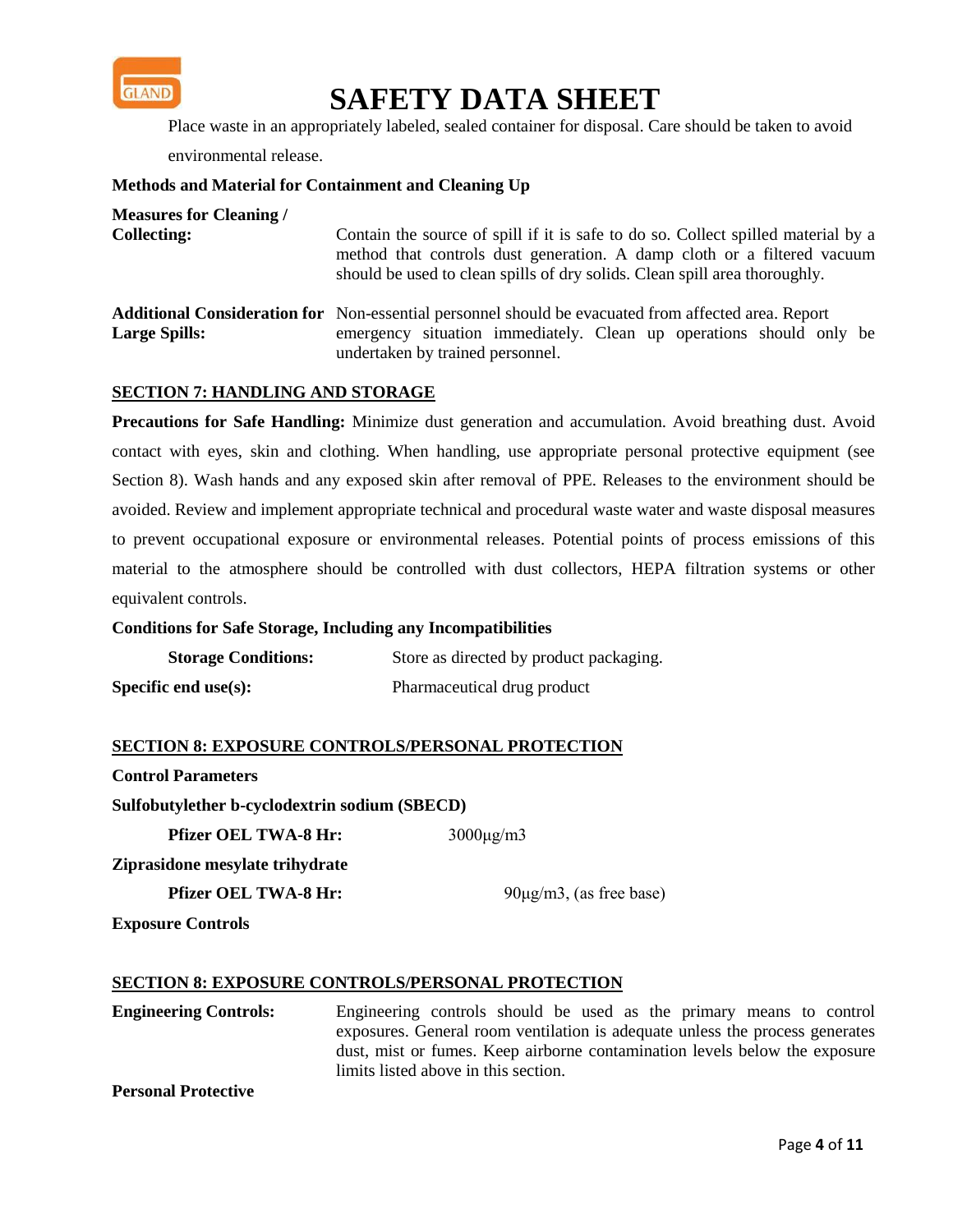

| <b>Equipment:</b>              | Refer to applicable national standards and regulations in the selection and use<br>of personal protective equipment (PPE).                                                       |
|--------------------------------|----------------------------------------------------------------------------------------------------------------------------------------------------------------------------------|
| Hands:                         | Impervious gloves are recommended if skin contact with drug product is<br>possible and for bulk processing operations.                                                           |
| <b>Eyes:</b>                   | Wear safety glasses or goggles if eye contact is possible.                                                                                                                       |
| Skin:                          | Impervious protective clothing is recommended if skin contact with drug<br>product is possible and for bulk processing operations.                                               |
| <b>Respiratory protection:</b> | If the applicable Occupational Exposure Limit (OEL) is exceeded, wear an<br>appropriate respirator with a protection factor sufficient to control exposures<br>to below the OEL. |

### **SECTION 9: PHYSICAL AND CHEMICAL PROPERTIES**

| <b>Physical State:</b>                                        | Lyophilized powder |                                         | Color:                   | White to off-white |
|---------------------------------------------------------------|--------------------|-----------------------------------------|--------------------------|--------------------|
| Odor:                                                         | No data available. |                                         | <b>Odor Threshold:</b>   | No data available. |
| <b>Molecular Formula:</b>                                     | Mixture            |                                         | <b>Molecular Weight:</b> | Mixture            |
| <b>Solvent Solubility:</b>                                    | No data available  |                                         |                          |                    |
| <b>Water Solubility:</b>                                      | No data available  |                                         |                          |                    |
| Solubility:                                                   | Soluble: Water     |                                         |                          |                    |
| pH:                                                           | $3.5 - 4.6$        |                                         |                          |                    |
| Melting/Freezing Point $(°C)$ :<br><b>Boiling Point (°C):</b> |                    | No data available<br>No data available. |                          |                    |
| Partition Coefficient: (Method, pH, Endpoint, Value)          |                    |                                         |                          |                    |
| Sulfobutylether b-cyclodextrin sodium (SBECD)                 |                    |                                         |                          |                    |
| No data available                                             |                    |                                         |                          |                    |
| Ziprasidone mesylate trihydrate                               |                    |                                         |                          |                    |
| No data available                                             |                    |                                         |                          |                    |
| <b>Decomposition Temperature (°C):</b> No data available.     |                    |                                         |                          |                    |
| <b>Evaporation Rate (Gram/s):</b>                             |                    | No data available                       |                          |                    |
| <b>Vapor Pressure (kPa):</b>                                  |                    | No data available                       |                          |                    |
| <b>Vapor Density (g/ml):</b>                                  |                    | No data available                       |                          |                    |
| <b>Relative Density:</b>                                      |                    | No data available                       |                          |                    |
| Viscosity:                                                    |                    | No data available                       |                          |                    |
| <b>Flammablity:</b>                                           |                    |                                         |                          |                    |
| <b>Autoignition Temperature (Solid) (°C):</b>                 |                    |                                         | No data available        |                    |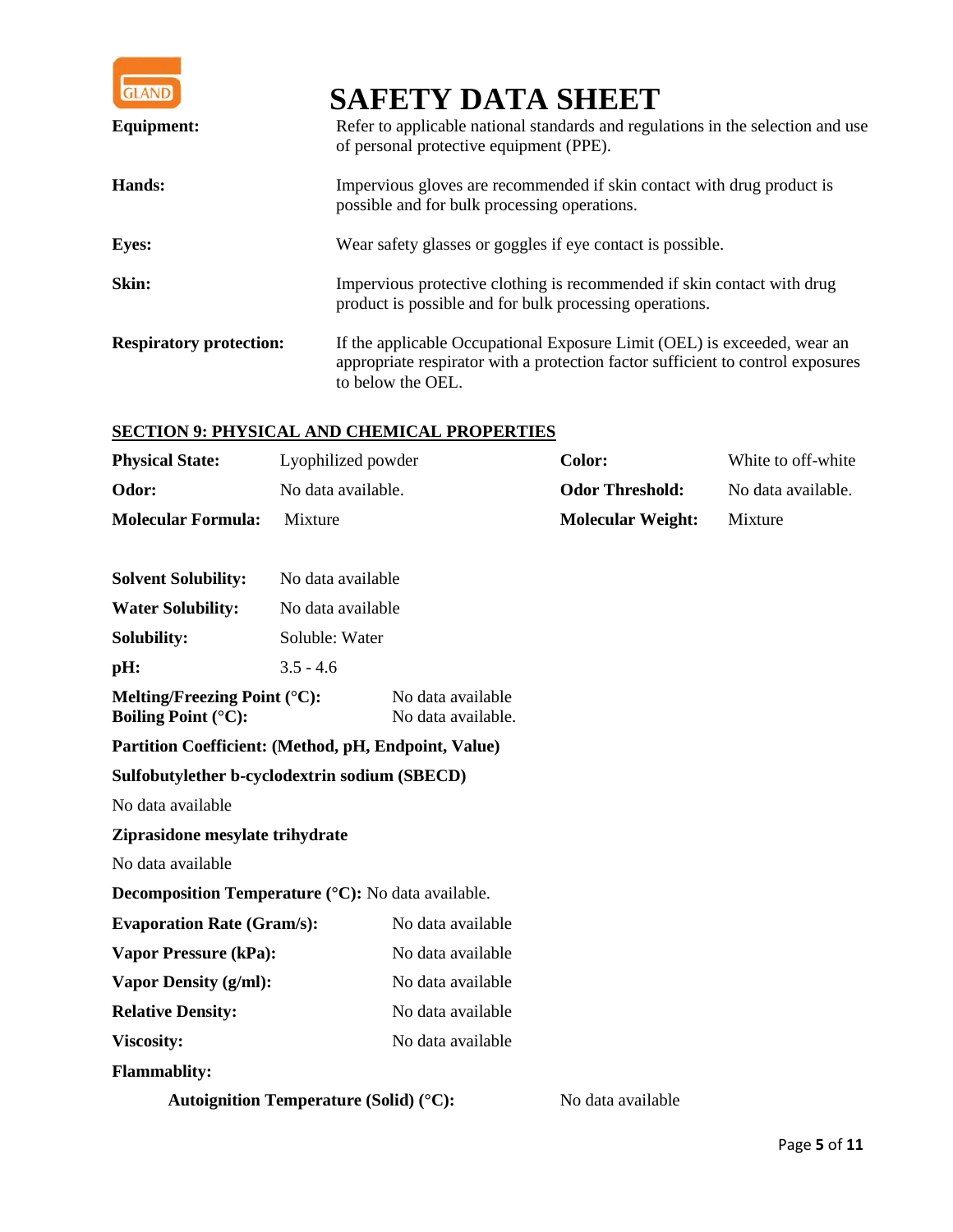

**Flammability (Solids):** No data available **Flash Point (Liquid) (°C):** No data available **Upper Explosive Limits (Liquid) (% by Vol.):** No data available Lower Explosive Limits (Liquid) (% by Vol.): No data available

**Polymerization:**

#### **SECTION 10: STABILITY AND REACTIVITY**

**Reactivity:** No data available

**Chemical Stability:** Stable under normal conditions of use.

#### **Possibility of Hazardous Reactions**

**Oxidizing Properties:** No data available

**Conditions to Avoid:** Fine particles (such as dust and mists) may fuel fires/explosions.

#### **SECTION 10: STABILITY AND REACTIVITY**

**Incompatible Materials:** As a precautionary measure, keep away from strong oxidizers

**Hazardous Decomposition** No data available **Products:**

### **SECTION 11: TOXICOLOGICAL INFORMATION**

| <b>Information on Toxicological Effects</b><br><b>General Information:</b> | The information included in this section describes the<br>potential hazards of the individual ingredients.                                                                                                                                                                                                                                                                                 |
|----------------------------------------------------------------------------|--------------------------------------------------------------------------------------------------------------------------------------------------------------------------------------------------------------------------------------------------------------------------------------------------------------------------------------------------------------------------------------------|
| <b>Short Term:</b>                                                         | Drugs of this class have been associated with rare, but<br>potentially serious cardiac events. These events have not been<br>observed from occupational exposures, however, those with<br>preexisting cardiovascular illnesses may be at increased risk<br>from exposure.                                                                                                                  |
| <b>Known Clinical Effects:</b>                                             | This drug is prescribed for antipsychotic therapy and can<br>depress central nervous system function. Common adverse<br>effects include sleepiness (somnolence), tiredness, dizziness,<br>restlessness, nausea, constipation, jerky muscle movement,<br>diarrhea, and skin rash. Sulfobutylether b-cyclodextrin<br>sodium (SBECD) has been associated with toxic effects in the<br>kidney. |

#### **Acute Toxicity: (Species, Route, End Point, Dose)**

#### **Sulfobutylether b-cyclodextrin sodium (SBECD)**

Rat Oral  $LD50 > 2000$  mg/kg

Rat/Mouse IV LD50 > 2000mg/kg

#### **Ziprasidone mesylate trihydrate**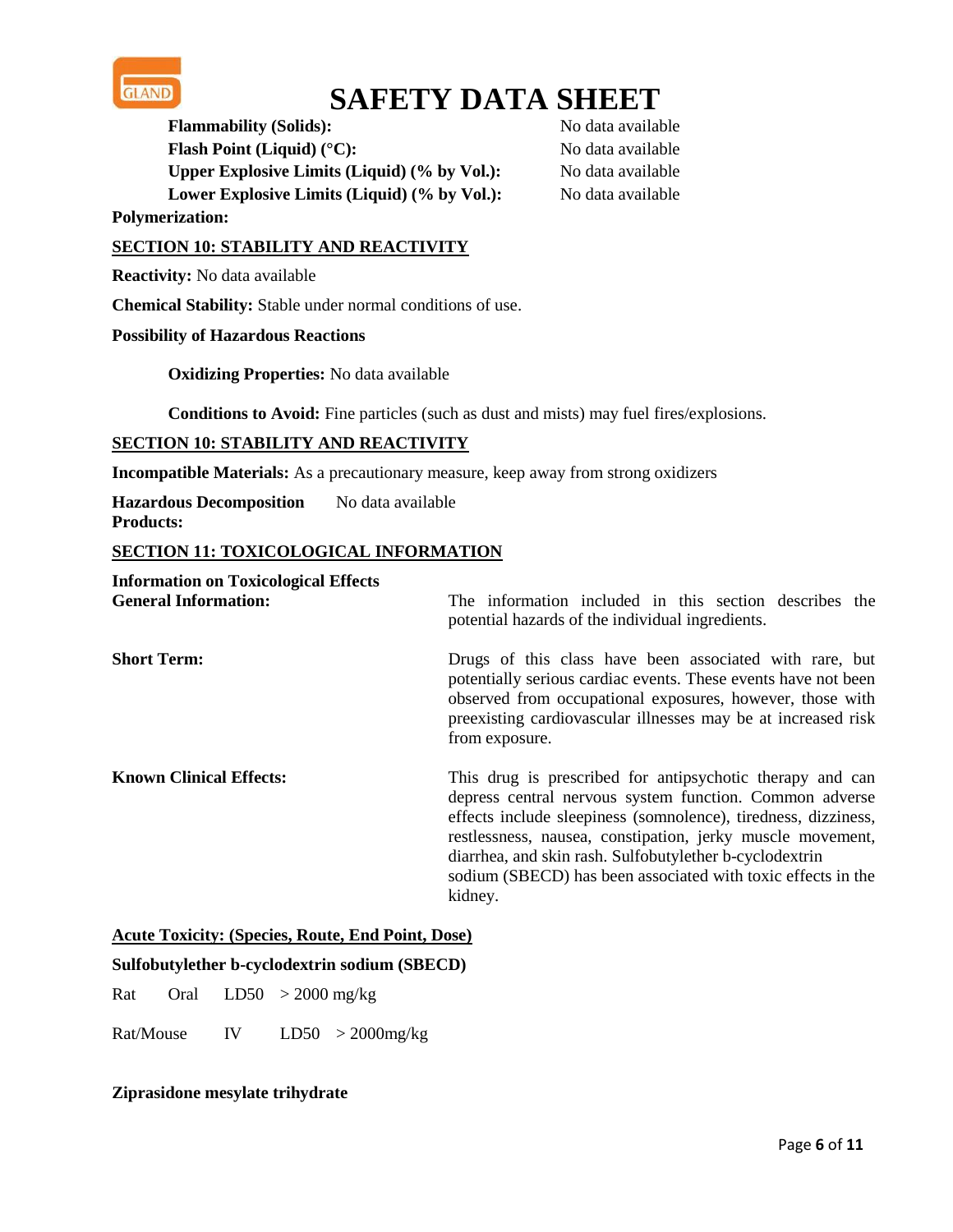

| Rat                             | Dermal | LD50 | $> 2,000 \text{ mg/kg}$                                                                                                                                  |
|---------------------------------|--------|------|----------------------------------------------------------------------------------------------------------------------------------------------------------|
| Rat                             | Oral   | LD50 | $>$ 2000 $mg/kg$                                                                                                                                         |
| <b>Acute Toxicity Comments:</b> |        |      | A greater than symbol $(>)$ indicates that the toxicity endpoint being tested was<br>not achievable at the highest dose used in the test.                |
|                                 |        |      | <b>Acute Toxicity Comments C</b> Ziprasidone hydrochloride tested negative for phototoxicity in mice and for<br>Anaphylaxis/antigenicity in guinea pigs. |

#### **Irritation / Sensitization: (Study Type, Species, Severity)**

#### **Sulfobutylether b-cyclodextrin sodium (SBECD)**

| Eye  | Irritation                                                                        | Rabbit     | Non-irritating |  |  |  |
|------|-----------------------------------------------------------------------------------|------------|----------------|--|--|--|
| Skin | <b>Irritation</b>                                                                 | Rabbit     | Non-irritating |  |  |  |
|      | Skin Sensitization - GPMT                                                         | Guinea Pig | Positive       |  |  |  |
|      | Ziprasidone mesylate trihydrate                                                   |            |                |  |  |  |
|      | <b>Skin Irritation</b>                                                            | Rabbit     | Non-irritating |  |  |  |
|      | Eye Irritation                                                                    | Rabbit     | Non-irritating |  |  |  |
|      | Repeated Dose Toxicity: (Duration, Species, Route, Dose, End Point, Target Organ) |            |                |  |  |  |
|      | Sulfobutylether b-cyclodextrin sodium (SBECD)                                     |            |                |  |  |  |

6 Month(s) Rat Intravenous 600 mg/kg/day NOAEL Kidney, Liver

1 Month(s) Rat Intravenous 160 mg/kg/day NOAEL Kidney

6 Month(s) Dog Intravenous 600 mg/kg/day NOAEL Kidney

1 Month(s) Dog Intravenous 120 mg/kg/day NOAEL Kidney

#### **Ziprasidone mesylate trihydrate**

6 Month(s) Rat Oral 40 mg/kg/day LOAEL Central nervous system, Liver

#### **SECTION 11: TOXICOLOGICAL INFORMATION**

| $6$ Month $(s)$ | $\log$ Oral 40 mg/kg/day | LOAEL | Central Nervous System, Liver |
|-----------------|--------------------------|-------|-------------------------------|
|                 |                          |       |                               |

1 Month(s) Rat Oral 160 mg/kg/day NOAEL Central Nervous System

12 Month(s) Dog 10 mg/kg/day NOAEL Central Nervous System

**Chronic Toxicity:** Ziprasidone hydrochloride was evaluated orally in dogs at doses up to 20 mg/kg/day for 12months with only slight body weight effects in the high dose males.

#### **Reproduction & Developmental Toxicity: (Study Type, Species, Route, Dose, End Point, Effect(s)) Sulfobutylether b-cyclodextrin sodium (SBECD)**

Fertility and Embryonic Development Rat Intravenous1500 mg/kg/day NOAEL No effects at maximum dose

Embryo / Fetal Development Rabbit Intravenous 1500 mg/kg/day NOAEL Not Teratogenic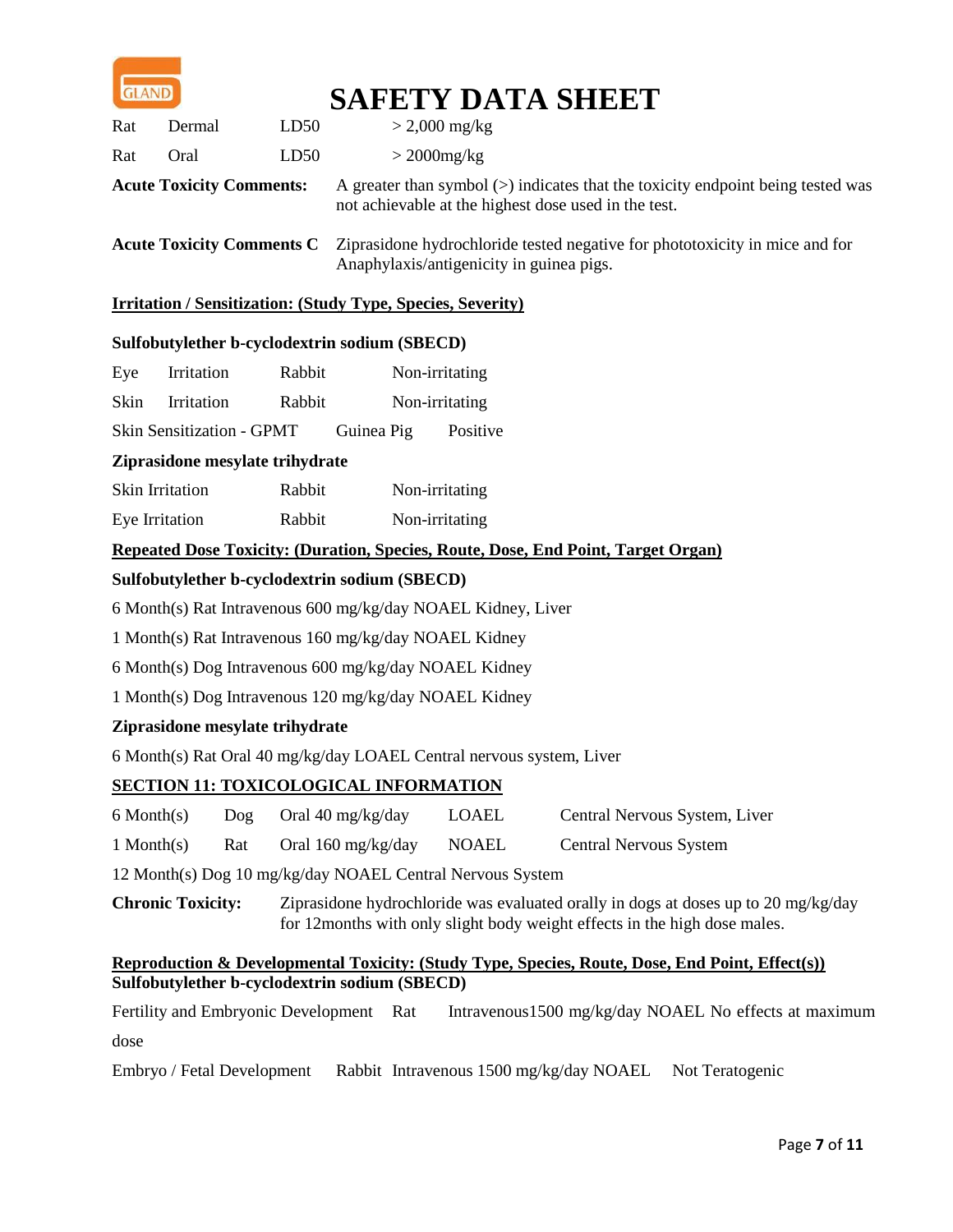

| <b>GLAND</b>                                    |                                                                                |                   |            |                                |              | <b>SAFETY DATA SHEET</b>        |                 |                 |                                                                                    |
|-------------------------------------------------|--------------------------------------------------------------------------------|-------------------|------------|--------------------------------|--------------|---------------------------------|-----------------|-----------------|------------------------------------------------------------------------------------|
|                                                 | Prenatal & Postnatal Development                                               |                   | Rat        |                                |              | Intravenous 600 mg/kg/day       | <b>NOAEL</b>    |                 | Maternal                                                                           |
| Toxicity                                        |                                                                                |                   |            |                                |              |                                 |                 |                 |                                                                                    |
|                                                 | Ziprasidone mesylate trihydrate                                                |                   |            |                                |              |                                 |                 |                 |                                                                                    |
| Reproductive & Fertility                        |                                                                                | Rat               |            | Oral 40 mg/kg/day              |              | <b>NOAEL</b>                    | Negative        |                 |                                                                                    |
|                                                 | Peri-/Postnatal Development                                                    | Rat 5 mg/kg/day   |            |                                | <b>NOAEL</b> |                                 | Embryotoxicity, |                 | Fetotoxicity                                                                       |
|                                                 | Embryo / Fetal Development                                                     | Rat               |            | Oral 10 mg/kg/day              |              | <b>NOAEL</b>                    |                 | Not Teratogenic |                                                                                    |
|                                                 | Embryo / Fetal Development                                                     |                   |            | Rabbit Oral 30 mg/kg/day       |              | <b>NOAEL</b>                    |                 | Not Teratogenic |                                                                                    |
|                                                 | Genetic Toxicity: (Study Type, Cell Type/Organism, Result)                     |                   |            |                                |              |                                 |                 |                 |                                                                                    |
|                                                 | Sulfobutylether b-cyclodextrin sodium (SBECD)                                  |                   |            |                                |              |                                 |                 |                 |                                                                                    |
|                                                 | Bacterial Mutagenicity (Ames) Salmonella,                                      |                   |            | E. coli Negative               |              |                                 |                 |                 |                                                                                    |
|                                                 | In Vitro Chromosome Aberration                                                 |                   | Human      |                                | Lymphocytes  |                                 | Negative        |                 |                                                                                    |
|                                                 | Mammalian Cell Mutagenicity Chinese                                            |                   |            |                                |              | Hamster Ovary (CHO) cells HGPRT |                 | Negative        |                                                                                    |
|                                                 | In Vivo Micronucleus Mouse Bone Marrow                                         |                   |            | Negative                       |              |                                 |                 |                 |                                                                                    |
|                                                 | Ziprasidone mesylate trihydrate                                                |                   |            |                                |              |                                 |                 |                 |                                                                                    |
| In Vitro                                        | Human Lymphocytes                                                              |                   | Negative   |                                |              |                                 |                 |                 |                                                                                    |
| <b>Mouse Bone Marrow</b><br>In Vivo<br>Negative |                                                                                |                   |            |                                |              |                                 |                 |                 |                                                                                    |
| <b>Bacterial</b>                                | Mutagenicity (Ames)                                                            |                   | Salmonella |                                | Negative     |                                 |                 |                 |                                                                                    |
|                                                 | <b>Carcinogenicity: (Duration, Species, Route, Dose, End Point, Effect(s))</b> |                   |            |                                |              |                                 |                 |                 |                                                                                    |
|                                                 | Ziprasidone mesylate trihydrate                                                |                   |            |                                |              |                                 |                 |                 |                                                                                    |
| $2$ Year(s)                                     | Rat                                                                            | Oral 12 mg/kg/day |            | Not carcinogenic               |              |                                 |                 |                 |                                                                                    |
| $2$ Year(s)                                     | Mouse Oral                                                                     |                   |            | 200 mg/kg/day Not carcinogenic |              |                                 |                 |                 |                                                                                    |
| <b>Carcinogen Status:</b>                       |                                                                                |                   |            |                                |              |                                 |                 |                 | None of the components of this formulation are listed as a carcinogen by IARC, NTP |
| or OSHA.                                        |                                                                                |                   |            |                                |              |                                 |                 |                 |                                                                                    |

#### **SECTION 12: ECOLOGICAL INFORMATION**

**Environmental Overview:** The environmental characteristics of this mixture have not been fully evaluated. No harmful effects to aquatic organisms are expected based on the effects of the individual ingredients

**Toxicity:**

#### **Aquatic Toxicity: (Species, Method, End Point, Duration, Result)**

#### **Sulfobutylether b-cyclodextrin sodium (SBECD)**

Oncorhynchus mykiss (Rainbow Trout) OECD LC50 96 Hours > 220 mg/L

Daphnia magna (Water Flea) OECD EC-50 48 Hours > 96 mg/L

Green algae  $\angle$  OECD IC50 72 Hours  $> 100 \text{ mg/L}$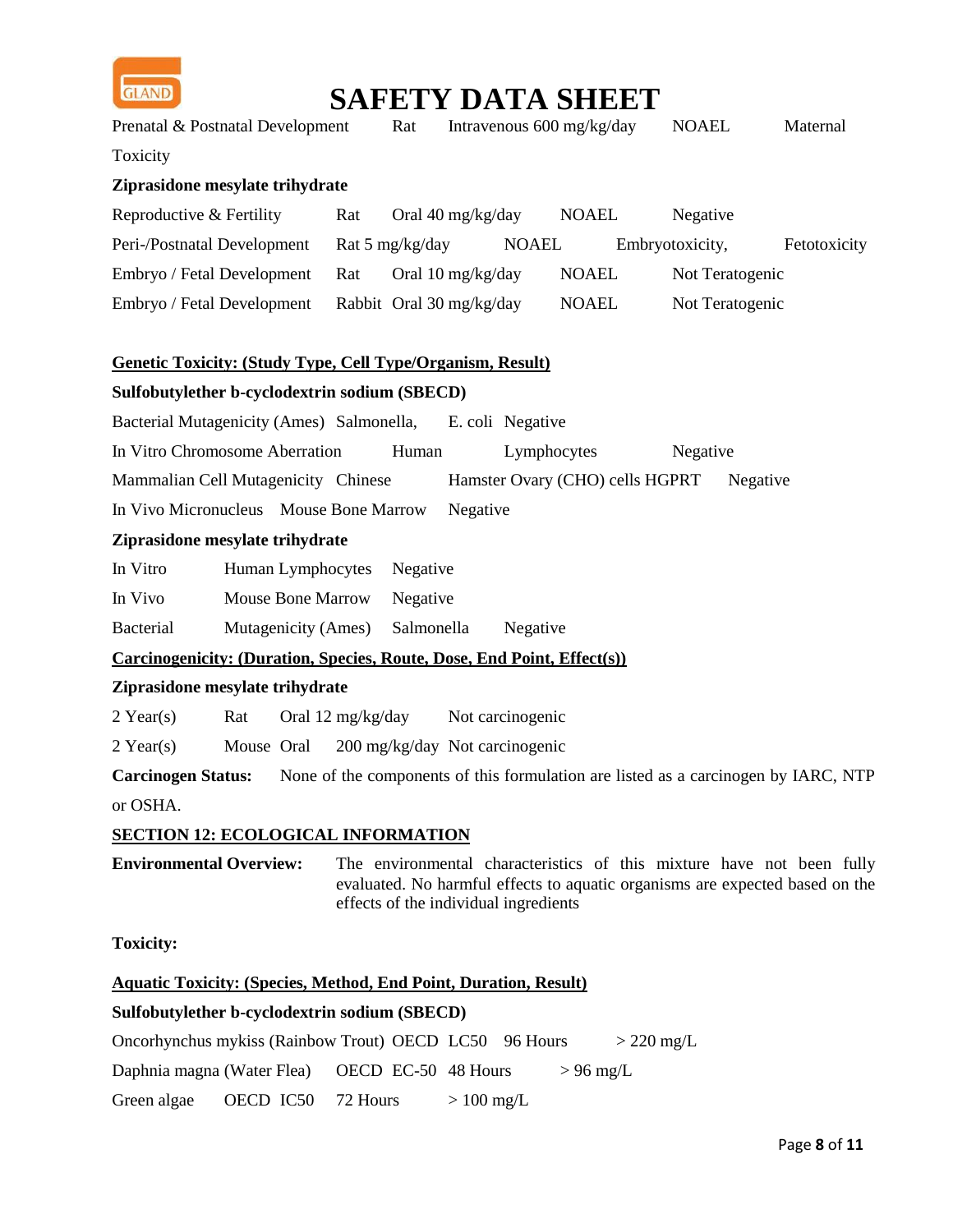

|                                                         | <b>Aquatic Toxicity Comments:</b> A greater than symbol $(>)$ indicates that aquatic toxicity was not observed at<br>the maximum dose tested. |
|---------------------------------------------------------|-----------------------------------------------------------------------------------------------------------------------------------------------|
| <b>Persistence and Degradability:</b> No data available |                                                                                                                                               |
| <b>Bio-accumulative Potential:</b>                      | No data available                                                                                                                             |

**Mobility in Soil:** No data available

#### **SECTION 13: DISPOSAL CONSIDERATIONS**

**Waste Treatment Methods:** Dispose of waste in accordance with all applicable laws and regulations. Member State specific and Community specific provisions must be considered. Considering the relevant known environmental and human health hazards of the material, review and implement appropriate technical and procedural waste water and waste disposal measures to prevent occupational exposure and environmental release. It is recommended that waste minimization be practiced. The best available technology should be utilized to prevent environmental releases. This may include destructive techniques for waste and wastewater.

#### **SECTION 14: TRANSPORT INFORMATION**

**The following refers to all modes of transportation unless specified below.**

Not regulated for transport under USDOT, EUADR, IATA, or IMDG regulations.

#### **SECTION 15: REGULATORY INFORMATION**

**Safety, Health and Environmental Regulations/Legislation Specific for the Substance or Mixture**

**Canada - WHMIS: Classifications WHMIS hazard class:** Class D, Division 2, Subdivision B



**Sulfobutylether b-cyclodextrin sodium (SBECD) CERCLA/SARA 313 Emission reporting Not Listed California Proposition 65** Not Listed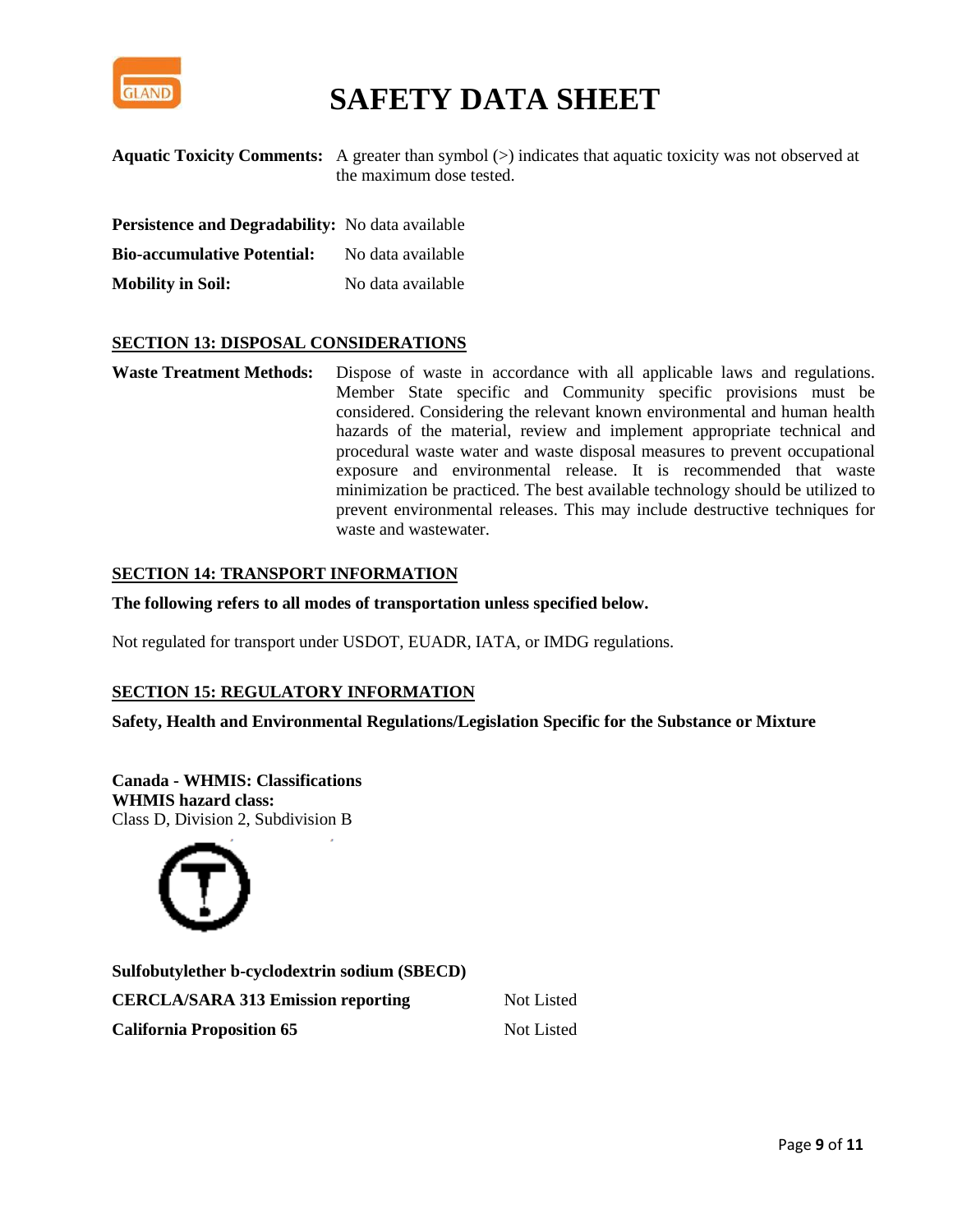

**SECTION 15: REGULATORY INFORMATION**

| <b>Inventory - United States TSCA - Sect. 8(b)</b> | Present        |                   |
|----------------------------------------------------|----------------|-------------------|
| <b>Australia (AICS):</b>                           | <b>Present</b> |                   |
| <b>EU EINECS/ELINCS List</b>                       | 231-493-2      |                   |
| Ziprasidone mesylate trihydrate                    |                |                   |
| <b>CERCLA/SARA 313 Emission reporting</b>          |                | <b>Not Listed</b> |
| <b>California Proposition 65</b>                   |                | <b>Not Listed</b> |

**EU EINECS/ELINCS List** Not Listed

### **SECTION 16: OTHER INFORMATION:**

This SDS is written to provide health and safety information for individuals who will be handling the final product formulation during research, manufacturing, and distribution. For health and safety information for individual ingredients used during manufacturing, refer to the appropriate SDS for each ingredient. Refer to the package insert or product label for handling guidance for the consumer.

**Glossary:** This glossary contains definitions of general terms used in SDSs. Not all of these Glossary terms will apply to this SDS.

| <b>AIHA</b>       | American Industrial Hygiene Association                                           |
|-------------------|-----------------------------------------------------------------------------------|
| <b>CAS Number</b> | <b>Chemical Abstract Service Registry Number</b>                                  |
| <b>CERCLA</b>     | Comprehensive Environmental Response Compensation and Liability Act (of 1980)     |
| <b>CHAN</b>       | <b>Chemical Hazard Alert Notice</b>                                               |
| <b>CHEMTREC</b>   | <b>Chemical Transportation Emergency Center</b>                                   |
| <b>DOT</b>        | Department of Transportation                                                      |
| <b>EPA</b>        | <b>Environmental Protection Agency</b>                                            |
| <b>HEPA</b>       | High Efficiency Particulate Air (Filter)                                          |
| <b>IARC</b>       | International Agency for Research on Cancer                                       |
| <b>ICAO/IATA</b>  | International Civil Aviation Organization/International Air Transport Association |
| <b>IMO</b>        | <b>International Maritime Organization</b>                                        |
| <b>KOW</b>        | <b>Octanol/Water Partition Coefficient</b>                                        |
| <b>LEL</b>        | Lower Explosive Limit                                                             |
| <b>MSDS</b>       | <b>Material Safety Data Sheet</b>                                                 |
| <b>MSHA</b>       | Mine Safety and Health Administration                                             |
| <b>NA</b>         | Not Applicable,                                                                   |
| <b>NE</b>         | Not Established                                                                   |
| <b>NADA</b>       | New Animal Drug Application                                                       |
| <b>NAIF</b>       | No Applicable Information Found                                                   |
| <b>NCI</b>        | <b>National Cancer Institute</b>                                                  |